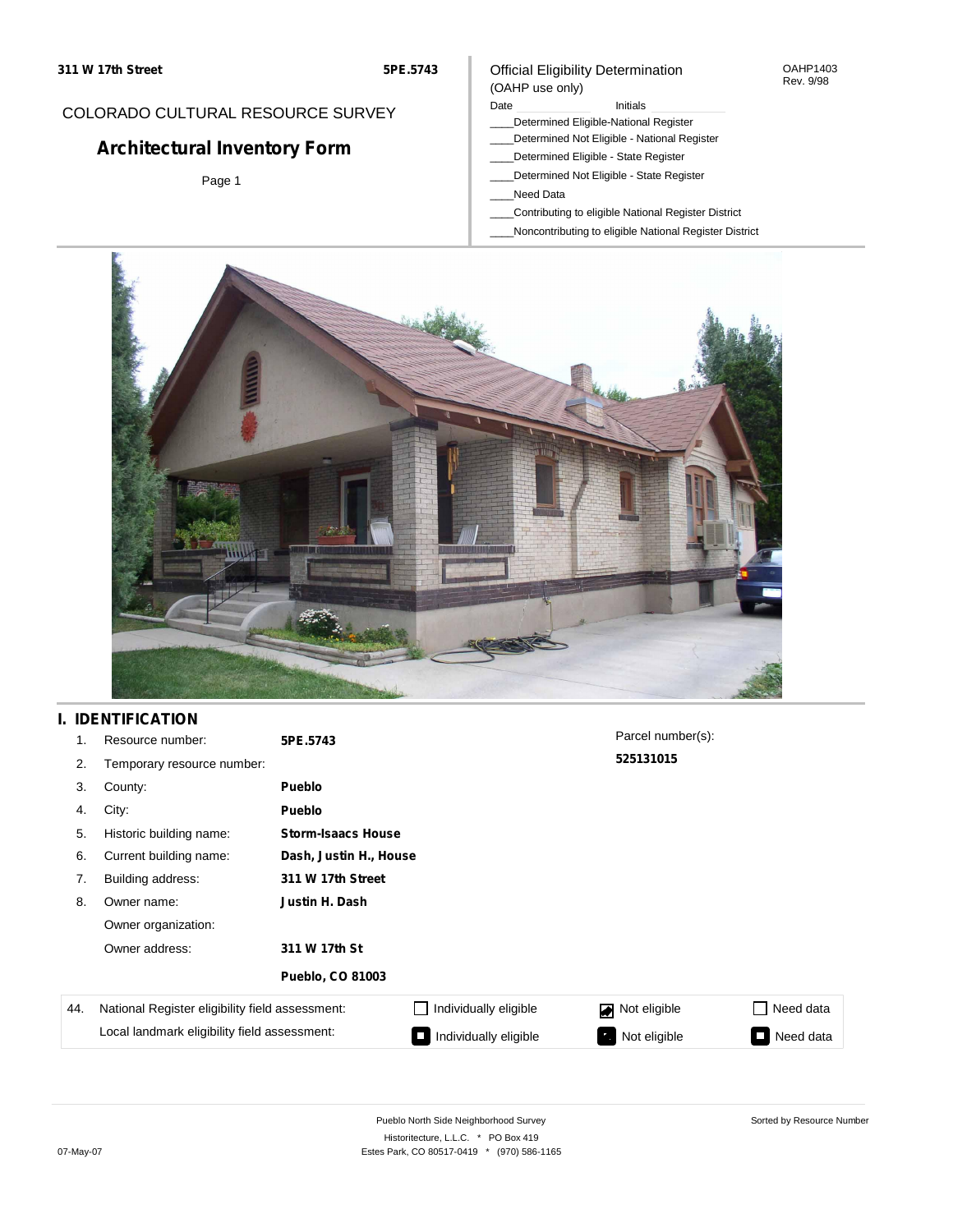Page 2

### **II. GEOGRAPHIC INFORMATION**

| 9.  | P.M.                |    | 6th             |    |    | Township:        |       | <b>20S</b>                       |    |           |           | Range:            | 65W |         |
|-----|---------------------|----|-----------------|----|----|------------------|-------|----------------------------------|----|-----------|-----------|-------------------|-----|---------|
|     |                     | SE | 1/4             | of | NW | 1/4              | of SE | 1/4                              | of | <b>NE</b> | 1/4       | of Section        |     | 25      |
| 10. | UTM reference zone: |    |                 |    | 13 |                  |       |                                  |    |           |           |                   |     |         |
|     | Easting:            |    |                 |    |    | 534055           |       |                                  |    |           | Northing: |                   |     | 4237064 |
| 11. |                     |    | USGS quad name: |    |    | Northeast Pueblo |       |                                  |    |           | Scale:    |                   |     | 7.5     |
|     | Year:               |    |                 |    |    | 1974)            |       | 1961 (Photorevised 1970 and      |    |           |           |                   |     |         |
|     | 12. $Lot(s)$ :      |    |                 |    |    |                  |       | Lots 20 and 21; Block 24         |    |           |           |                   |     |         |
|     | Addition:           |    |                 |    |    |                  |       | <b>Henry C. Brown's Addition</b> |    |           |           | Year of addition: |     | 1889    |

13. Boundary description and justification:

The boundary, as described above, contains but does not exceed the land historically associated with this property.

Metes and bounds exist:

П

### **III. ARCHITECTURAL DESCRIPTION**

| 14. | Building plan (footprint, shape):    | <b>Rectangular Plan</b>              |                       |
|-----|--------------------------------------|--------------------------------------|-----------------------|
|     | Other building plan descriptions:    |                                      |                       |
| 15. | Dimensions in feet (length x width): | 1,054 square feet                    |                       |
| 16. | Number of stories:                   | 1                                    |                       |
| 17. | Primary external wall material(s):   | <b>Brick</b><br><b>Stucco</b>        | Other wall materials: |
| 18. | Roof configuration:                  | <b>Gabled Roof/Front Gabled Roof</b> |                       |
|     | Other roof configurations:           |                                      |                       |
| 19. | Primary external roof material:      | <b>Asphalt Roof/Composition Roof</b> |                       |
|     | Other roof materials:                |                                      |                       |
| 20. | Special features:                    | Fence                                |                       |
|     |                                      | Chimney                              |                       |
|     |                                      | Porch                                |                       |
|     |                                      | <b>Window/Stained Glass</b>          |                       |
|     |                                      | <b>Window/Segmental Arch</b>         |                       |

#### 21. General architectural description:

Oriented to the south, this house rests on concrete foundation, with 3-light, hopper basement windows. A buff-colored brick veneer clads the exterior walls. It has a corbelled, 3-course watertable. A rough-coated stucco covers the gables. Tan-painted beadboard encloses a porch across the rear (north) elevation. Windows are 6-over-1-light, double-hung sash, with brownpainted wood frames. They open between brown-brick sills and segmental arches. Flanking either side of an engaged chimney and hearth protruding from the south end of the east elevation are 6-light casement windows. The center lights of these windows feature a stained-glass floral pattern. A tripartite window pierces a front-gabled bay protruding from the north end of the east elevation. Square-cut wood shingles cover the gable above these windows. A band of 4-light casement windows enclose the rear porch. An integral porch spans the entire front (south) façade. It has a concrete floor and brick kneewalls and supports. Three concrete steps approach the center of the porch. The principal doorway opens in the center of the symmetrical facade. It hosts a single-light, glass-in-wood-frame door, opening behind a vinyl-frame storm door. A tan-painted, 6-panel metal door opens east of center in the rear (north) elevation. It opens behind a black, security-type storm door. A small door opens low in the south end of the rear elevation, apparently providing access to the basement. Brown, interlocking asphalt shingles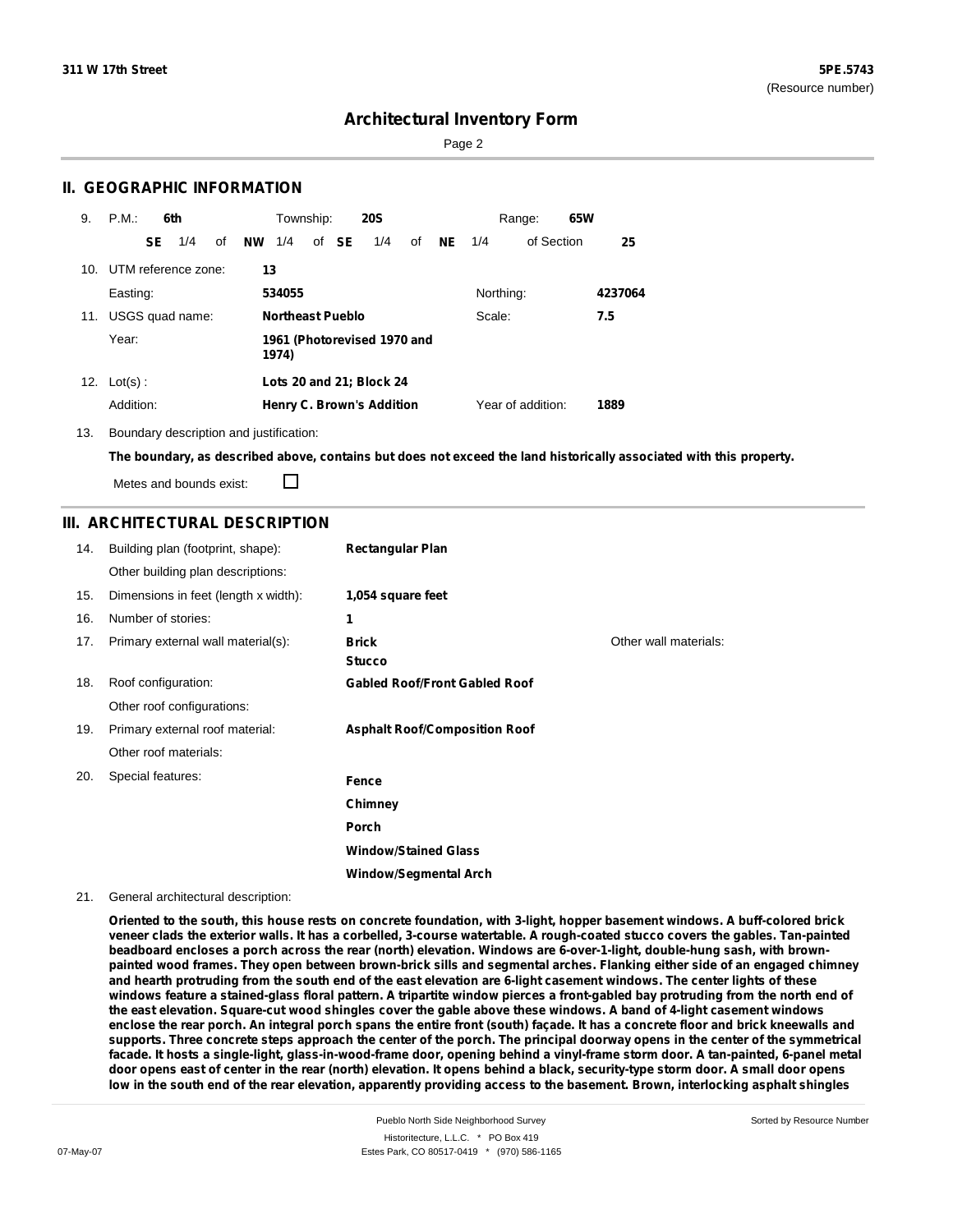Sorted by Resource Number

### **Architectural Inventory Form**

Page 3

cover the front-gabled main and all other roof surfaces. The shaped rafter and perlin ends are exposed. Round-arch louvered **vents pierce the gables. A chimney emerges from the north side of the roof ridge.**

Architectural style: 22. **Late 19th And Early 20th Century American Movements/Craftsman**

Other architectural styles:

Building type:

**Bungalow**

23. Landscape or special setting features:

This property is located on terrain sloping downward from northeast to southwest, with an elevation of around 4,700 feet above mean sea level. The neighborhood features modest, one- and two-story houses and large, multi-story commercial buildings associated with the adjacent Parkview Medical Center. Setbacks from West 17th Street are generally the same on this block. This property is situated on the north side of West 17th Street, between 307 West 17th Street to the east and 315-317 West 17th Street to the west. Separating the street from the sidewalk is a grass-covered strip. A planted-grass yard, with mature landscaping, covers the lot. Surrounding the back yard is a wood privacy fence. A concrete driveway runs along the east side **of the house, connecting West 17th Street to a garage on the northeast corner of the lot.**

24. Associated buildings, features or objects:

| 1: Type:  | Garage (northeast)                        |  |  |  |  |
|-----------|-------------------------------------------|--|--|--|--|
| Describe: | A single-car garag<br>building rests on a |  |  |  |  |
|           | Daminating the fre                        |  |  |  |  |

Describe: **A single-car garage is located on the northeast corner of the lot. Oriented to the south, the building rests on a concrete foundation. A buff-colored brick veneer clads the exterior walls. Dominating the front (south) elevation is a 16-panel, steel, overhead-retractable garage door, painted brown. The shed roof culminates in a small pent roof over the garage door. The rafter ends are exposed.**

2 : Type: **Garage (northwest)**

Describe: **A single-car garage is located on the northwest corner of the property. Oriented to the north, the building rests on a concrete foundation. Tan stucco clads the exterior walls and tanpainted, square-cut wood shingles cover the gable ends. Dominating the front (north) elevation is a 16-panel, steel, overhead-retractable garage door, painted white. The south elevation hosts a wood, accordion-fold garage door, painted brown. Brown, interlocking asphalt shingles cover the front-gabled roof, and the rafter ends are exposed.**

### **IV. ARCHITECTURAL HISTORY**

| 25. | Date of Construction:  | Estimate:                        | Actual: | 1919                                                                                          |
|-----|------------------------|----------------------------------|---------|-----------------------------------------------------------------------------------------------|
|     | Source of Information: |                                  |         | Pueblo County Office of Tax Assessor. Property information card [internet].                   |
| 26. | Architect:             | <b>Unknown</b>                   |         |                                                                                               |
|     | Source of information: |                                  |         |                                                                                               |
| 27. | Builder:               | <b>Unknown</b>                   |         |                                                                                               |
|     | Source of information: |                                  |         |                                                                                               |
| 28. | Original Owner:        | Otto J. Storm                    |         |                                                                                               |
|     | Source of information: | Co. consulted 1886 through 2003. |         | Pueblo City Directory. Pueblo, Co.; Salt Lake City; Kansas City, Mo.; and others: R.L. Polk & |

29. Construction history:

According to Pueblo County Tax Assessor records, this building was constructed in 1919. An analysis of the style, materials, and historical records corroborates this date. The only notable alteration has been the installation of stucco over or replacing **the square-cut wood shingles that originally covered the front (south-facing) gable.**

30. Location: **original** Date of move(s):

### **V. HISTORICAL ASSOCIATIONS**

31. Original use(s): **Single Dwelling**

| ົດ  |                      |
|-----|----------------------|
| จz. | Intermediate use(s): |

**Single Dwelling** Pueblo North Side Neighborhood Survey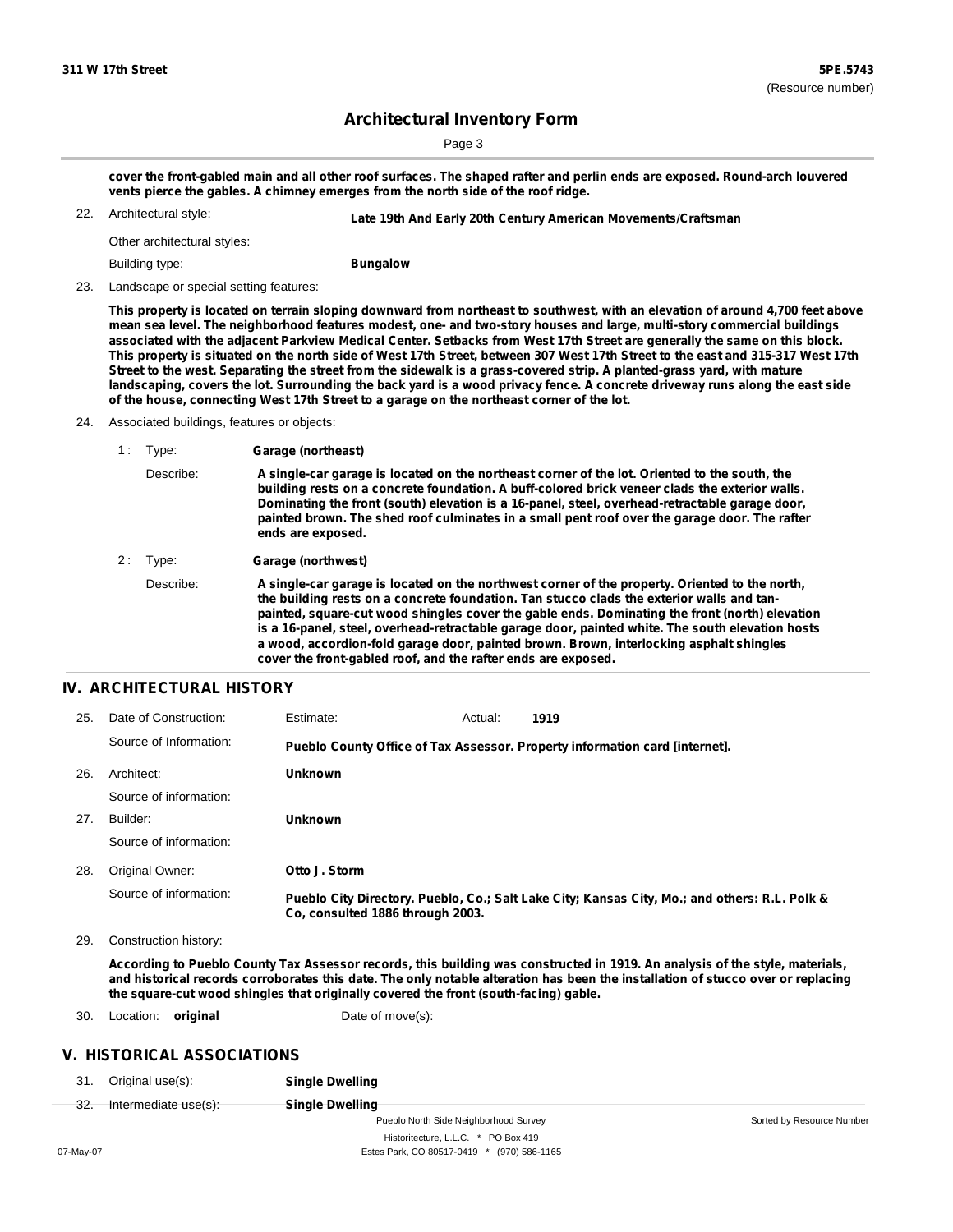| -32. | Intermediate use(s): | <b>Single Dwelling</b> |
|------|----------------------|------------------------|
|      | 33. Current use(s):  | <b>Single Dwelling</b> |
|      | 34. Site type(s):    | <b>Residence</b>       |

35. Historical background:

The first owner and resident of this house, constructed in 1919, was Otto J. Storm, treasurer of a local ice cream manufacturer and, later, a house weatherstripper. He was born in Germany around 1866. His wife, Louise S. Storm, was born in Wisconsin **around 1872. The Storms resided here only briefly, later moving to 1117 La Crosse Avenue.**

By 1925, the owner and resident was Daniel Isaacs. He was born in Illinois in 1883 to an English father and German mother. His **family moved to Pueblo prior to 1900. Isaacs remained here through 1940.**

From around 1945 until his death over 20 years later, the resident was prominent Puebloan Bertram V. Ruppel. He was born on March 19, 1883, in St. Joseph, Missouri, and attended William Jewell College in Liberty, Missouri. Ruppel moved to Pueblo in 1909. In 1924 he established the Pueblo Realty & Service Company, of which he remained president and majority owner until his death. The company was responsible for many massive development and redevelopment projects in Pueblo, including the remodeling of the Central Block, which Ruppel managed until a fire destroyed the building in 1953. Ruppel also served as president of the Pueblo and State Boards of Realtors and was a director of the National Association of Realtors. He was a charter member of the Pueblo Commerce Club, a forerunner of the Chamber of Commerce, when it organized in 1910. He also helped form the First Federal Savings & Loan Association of Pueblo and served on its board of directors.

Ruppel was active in raising funds to building the Pueblo YMCA and served as its first general secretary for a decade. The YMCA honored Ruppel in 1959 for his then 59 years of continuous service to the organization. He also served on the governing board of the First Methodist Church. He and his wife, Edna Ruppel, had a son, Rex Abbott Ruppel. Bertram Ruppel died on **December 21, 1964.**

John H. and Jo Ann Powell purchased this property in 1978. By 1982, the owners were Curtis W. and Stacie L. Chandler, followed two years later by David and James Urban. Ann P. Kaufman acquired the house and lot from the Urbans in 1988, selling them to Paul S. and Susan Cannor in 1990. The Cannors, in turn, sold the property to Vicki Dawn Landers in 1994. Justin **H. Dash, the current owner and resident, purchased the property from Landers in 1996.**

Sources of information: 36.

**Pueblo County Office of Tax Assessor. Property information card [internet].**

**Pueblo City Directory. Pueblo, Co.; Salt Lake City; Kansas City, Mo.; and others: R.L. Polk & Co, consulted 1886 through 2003.**

**Sanborn Fire Insurance Maps (for Pueblo, Colorado). New York: Sanborn Map and Publishing Co., 1883, 1886, 1889, 1893, 1904-05, 1904-51, and 1904-52.**

**"B.V. Ruppel Expires After Short Illness." Pueblo Chieftain, 22 December 1964, p. 7A.**

**U.S. Census of 1920. Precinct 14, Pueblo, Pueblo County, Colorado. Sheet 2A.**

**U.S. Census of 1930. Precinct 14, Pueblo, Pueblo County, Colorado. Sheet 12A.**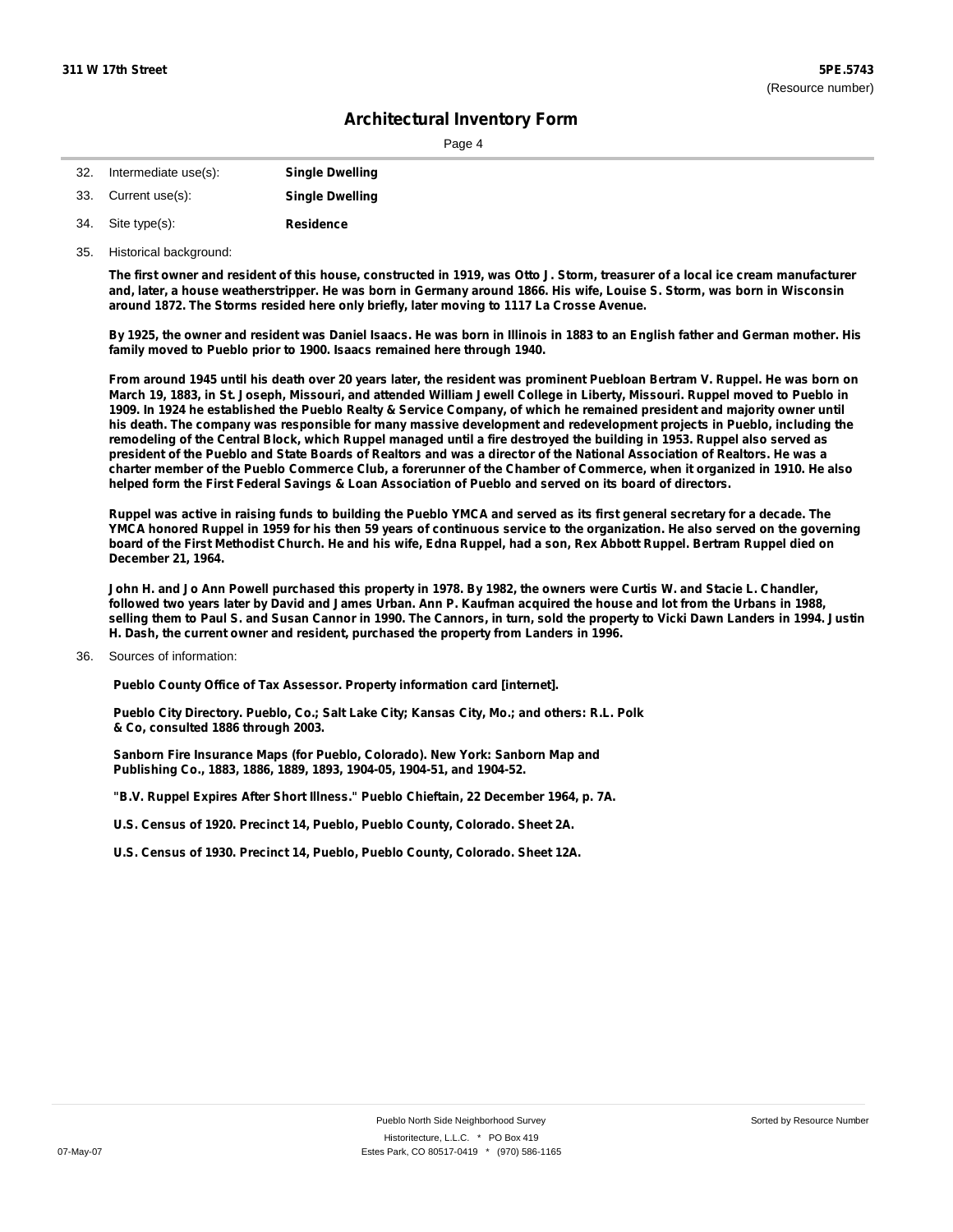۰

Sorted by Resource Number

# **Architectural Inventory Form**

Page 5

|     | <b>VI. SIGNIFICANCE</b>                                                                                                                                                                                                                                                               |
|-----|---------------------------------------------------------------------------------------------------------------------------------------------------------------------------------------------------------------------------------------------------------------------------------------|
| 37. | Local landmark designation:<br>Yes $\Box$<br>No.<br>$\mathbf{r}_\perp$                                                                                                                                                                                                                |
|     | Designation authority:                                                                                                                                                                                                                                                                |
|     | Date of designation:                                                                                                                                                                                                                                                                  |
| 38. | Applicable National Register criteria:                                                                                                                                                                                                                                                |
|     | A. Associated with events that have made a significant contribution to the broad pattern of our history.                                                                                                                                                                              |
|     | B. Associated with the lives of persons significant in our past.<br>$\mathsf{L}$                                                                                                                                                                                                      |
|     | C. Embodies the distinctive characteristics of a type, period, or method of construction, or represents the work<br>◚<br>of a master, or that possess high artistic values, or represents a significant and distinguished entity whose<br>components may lack individual distinction. |
|     | D. Has yielded, or may be likely to yield, information important in history or prehistory.                                                                                                                                                                                            |
|     | Qualifies under Criteria Considerations A through G (see manual).                                                                                                                                                                                                                     |
|     | Does not meet any of the above National Register criteria.                                                                                                                                                                                                                            |
|     | <b>Pueblo Standards for Designation:</b>                                                                                                                                                                                                                                              |
|     | <u>1a. History</u>                                                                                                                                                                                                                                                                    |
|     | Have direct association with the historical development of the city, state, or nation; or<br>$\mathbf{r}_\perp$                                                                                                                                                                       |
|     | <u>1b. History</u>                                                                                                                                                                                                                                                                    |
|     | Be the site of a significant historic event; or<br>$\blacksquare$                                                                                                                                                                                                                     |
|     | 1c. History<br>Have direct and substantial association with a person or group of persons who had influence on society.<br>$\blacksquare$                                                                                                                                              |
|     | 2a. Architecture                                                                                                                                                                                                                                                                      |
|     | Embody distinguishing characteristics of an architectural style or type; or<br>$\Box$                                                                                                                                                                                                 |
|     | 2b. Architecture                                                                                                                                                                                                                                                                      |
|     | Be a significant example of the work of a recognized architect or master builder, or<br>$\mathcal{L}_{\mathcal{A}}$                                                                                                                                                                   |
|     | 2c. Architecture                                                                                                                                                                                                                                                                      |
|     | Contain elements of architectural design, engineering, materials, craftsmanship, or artistic merit which represent a<br>$\mathcal{L}_{\mathcal{A}}$<br>significant or influential innovation;                                                                                         |
|     | 2d. Architecture                                                                                                                                                                                                                                                                      |
|     | Portray the environment of a group of people or physical development of an area of the city in an era of history<br>$\mathcal{L}_{\mathcal{A}}$<br>characterized by a distinctive architectural style.                                                                                |
|     | 3a. Geography                                                                                                                                                                                                                                                                         |
|     | Have a prominent location or be an established, familiar, and orienting visual feature of the contemporary city, or<br>П                                                                                                                                                              |
|     | 3b. Geography                                                                                                                                                                                                                                                                         |
|     | Promote understanding and appreciation of Pueblo's environment by means of distinctive physical characteristics<br>or rarity; or                                                                                                                                                      |
|     | 3c. Geography                                                                                                                                                                                                                                                                         |
|     | Make a special contribution to Pueblo's distinctive character.<br>$\overline{\phantom{a}}$                                                                                                                                                                                            |
|     | Not Applicable                                                                                                                                                                                                                                                                        |
|     | Does not meet any of the above Pueblo landmark criteria.<br>$\overline{\phantom{a}}$                                                                                                                                                                                                  |
| 39. | Area(s) of Significance:<br>Architecture                                                                                                                                                                                                                                              |
| 40. | Period of Significance:<br>1919                                                                                                                                                                                                                                                       |
| 41. | National:<br>Level of significance:<br>State<br>Local                                                                                                                                                                                                                                 |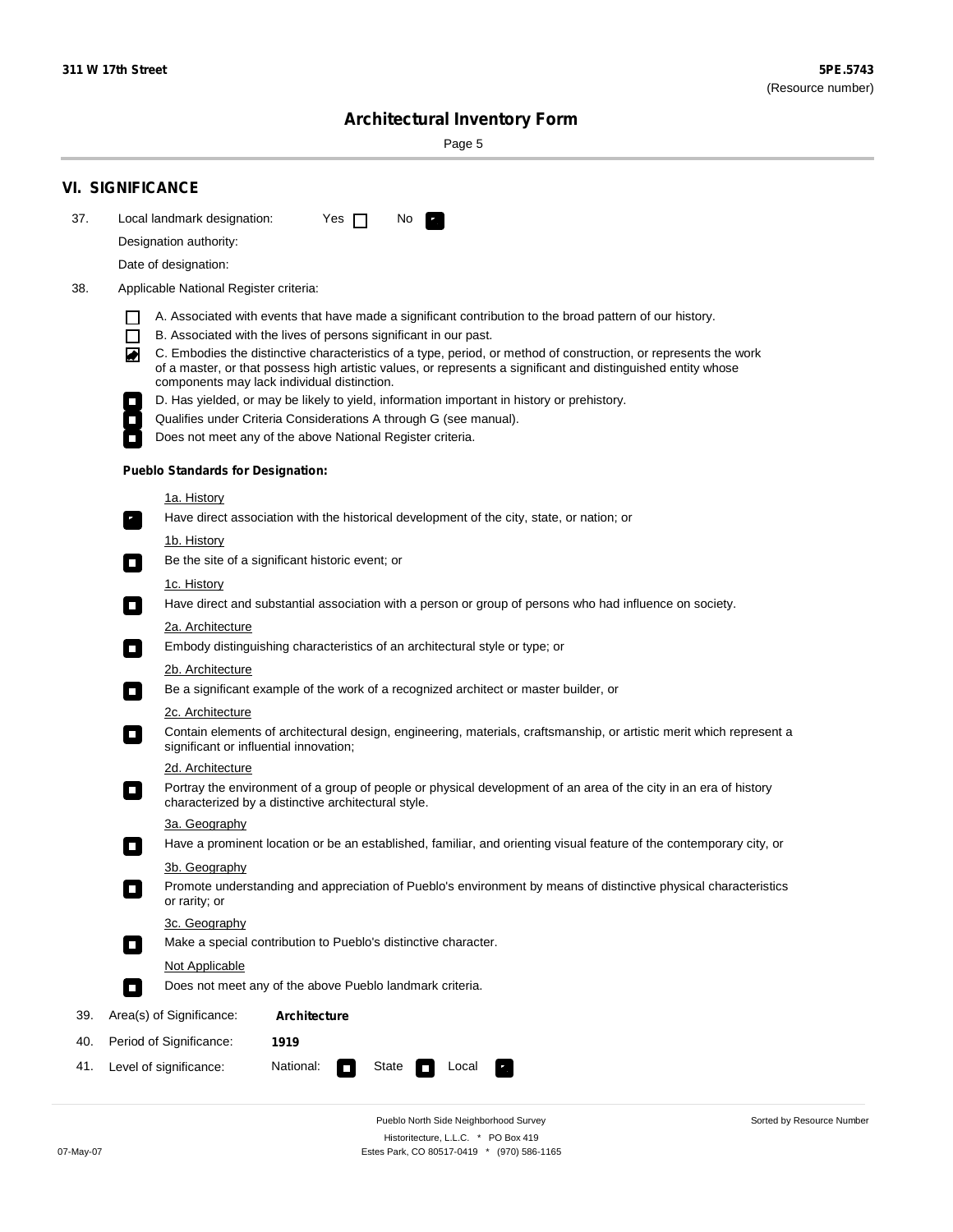Page 6

#### 42. Statement of significance:

This property is historically significant under Pueblo Local Landmark criterion 1A for its association with the development of **Pueblo's North Side Neighborhood, when the city's professional and entrepreneurial class moved northward to construct** large homes, like this one, in the latest contemporary suburban styles. As well, the house is architecturally significant under National Register criterion C (Pueblo Local Landmark criterion 2A) as an example of the Craftsman style. However, the levels of architectural and historical significance, combined with physical integrity, are not to the extent that this property would qualify for individual listing in the National Register of Historic Places, the Colorado State Register of Historic Properties, or as a City of Pueblo Landmark. It is, nonetheless, a contributing resource within any potential historic district.

Constructed in 1919, this house exhibits a moderately high level of physical integrity relative to the seven aspects of integrity as defined by the National Park Service and the Colorado Historical Society: location, setting, design, materials, workmanship, feeling, and association. The only notable alteration has been the installation of stucco on the front (southfacing) gable and porch ceiling. This property retains sufficient physical integrity to convey its architectural and historical **significance.**

### **VII. NATIONAL REGISTER ELIGIBILITY ASSESSMENT**

44. National Register eligibility field assessment: Local landmark eligibility field assessment:

**Individually eligible Not eligible** Not eligible **Need data Individually eligible Not eligible** Not eligible **Need data** 

 $N$ o  $\Box$ 

No

 $No$  N/A

 $N/A$   $\Box$ 

Yes Yes

45. Is there National Register district potential? Yes

**Pueblo's North Side Neighborhood represents the evolution of the city's professional middle and upper classes. Its diversity of architectural styles and forms directly represents the city's changing economic and cultural climates. As well, the neighborhood is distinctive because it appears to have evolved independently of the area's dominant industry, steel manufacturing.** Discuss:

 $\blacksquare$ 

If there is National Register district potential, is this building contributing:



### **VIII. RECORDING INFORMATION**

| 47. | Photograph numbers): | <b>CD-ROM Photo Disc: North Side Photos</b><br>File Name(s): 17thstw311                                                       |
|-----|----------------------|-------------------------------------------------------------------------------------------------------------------------------|
|     | Negatives filed at:  | <b>Special Collections</b><br><b>Robert Hoag Rawlings Public Library</b><br>100 East Abriendo Avenue<br>Pueblo, CO 81004-4290 |
| 48. | Report title:        | <b>Pueblo North Side Neighborhood Survey</b>                                                                                  |
| 49. | $Date(s)$ :          | 07/25/05                                                                                                                      |
| 50. | Recorder(s):         | <b>Adam Thomas</b>                                                                                                            |
| 51. | Organization:        | Historitecture, L.L.C.                                                                                                        |
| 52. | Address:             | <b>PO Box 419</b>                                                                                                             |
|     |                      | Estes Park, CO 80517-0419                                                                                                     |
| 53. | Phone number(s):     | (970) 586-1165                                                                                                                |

<sup>43.</sup> Assessment of historic physical integrity related to significance: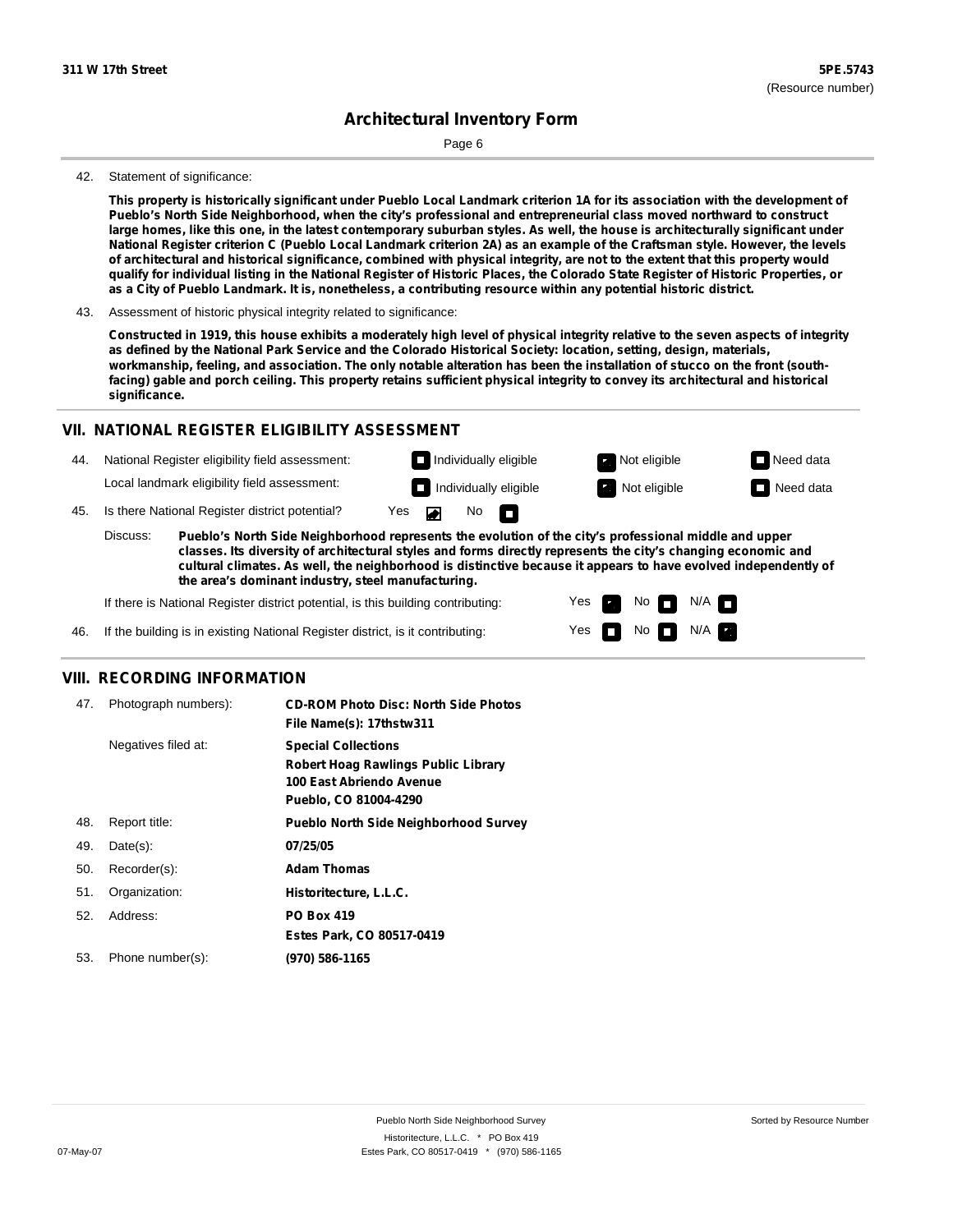

Page 7